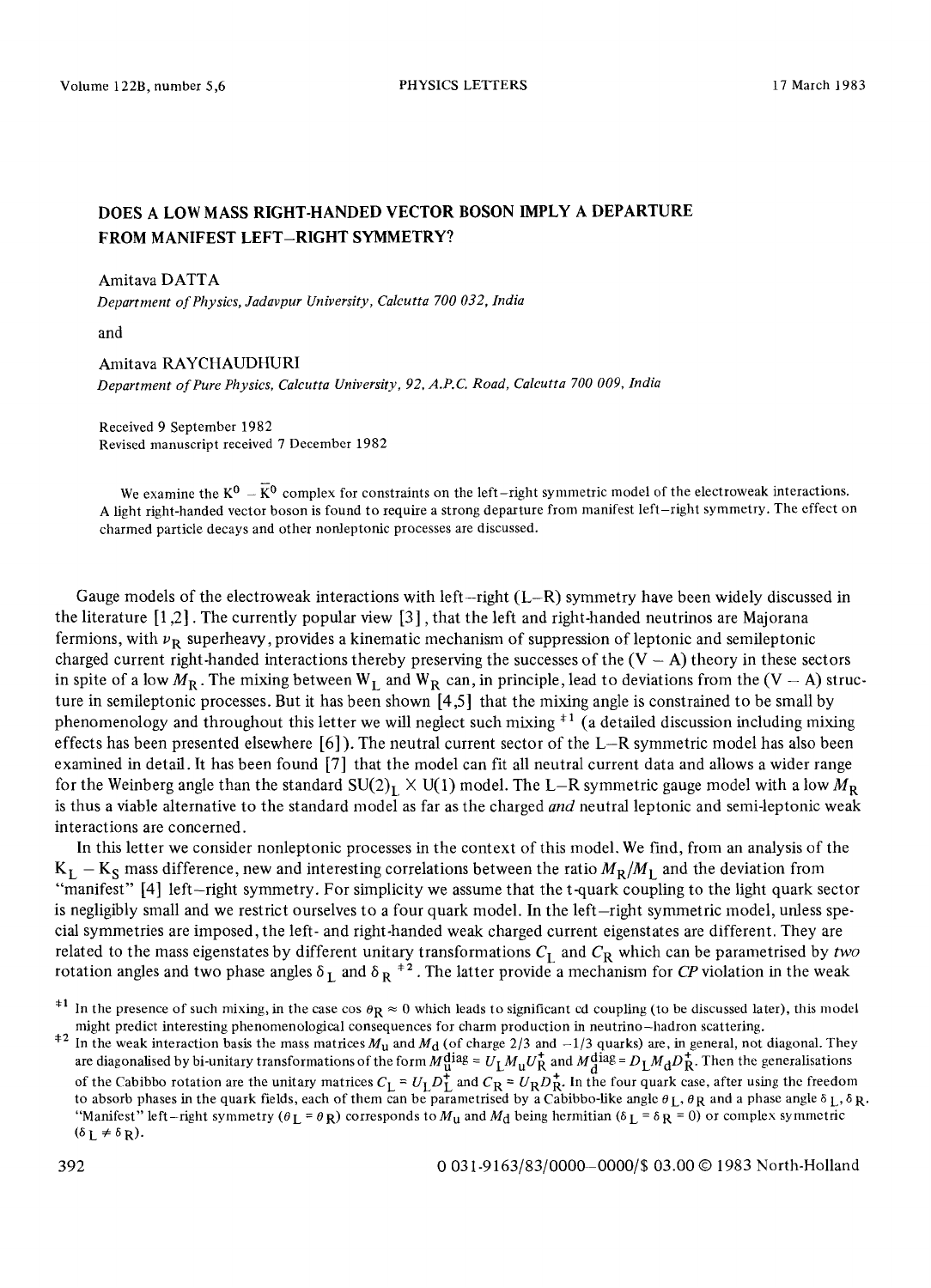Volume 122B, number 5,6 **PHYSICS LETTERS** 17 March 1983

interactions. In fact, it has been shown [8] that in the presence of  $W_L - W_R$  mixing the prediction of this model for the electric dipole moment of the neutron is several orders larger than that of the Kobayashi-Maskawa model of *CP* violation and is closer to the experimental bound. In this letter we do not pursue the question of *CP* violation and drop the phase angles. We do allow the Cabibbo-like angles  $\theta_I$  and  $\theta_R$  to be different. It may be recalled that the left-right symmetry is anyway broken in the leptonic sector since  $m_{\nu} R \gg m_{\nu}$ .

The  $K^0 - \bar{K^0}$  mixing via the box diagram was first studied by Gaillard and Lee [9] in the standard  $SU(2)_L$  $\times$  U(1) model. In models with right-handed gauge bosons (but no mixing between W<sub>L</sub> and W<sub>P</sub>) two more diagrams also contribute to the process. In a straightforward manner we obtain the contribution from these diagrams to the effective  $\Delta S = 2$  lagrangian:

$$
\mathcal{L}_{eff}^{LL} + \mathcal{L}_{eff}^{RR} = (m_{c}^{2}g_{L}^{4} s_{L}^{2} c_{L}^{2}/512\pi^{2} M_{W_{L}}^{4}) {\{\overline{s}} \gamma_{\mu} (1 + \gamma_{5}) d\}^{2} + [L \rightarrow R, \gamma_{5} \rightarrow -\gamma_{5}],
$$
\n(1a)  
\n
$$
\mathcal{L}_{eff}^{LR} = (m_{c}^{2}g_{L}^{2}g_{R}^{2} s_{L} c_{L} s_{R} c_{R}/64\pi^{2} M_{W_{L}}^{2} M_{W_{R}}^{2}) [ln(m_{c}^{2}/M_{W_{L}}^{2}) + 1] [\overline{s} (1 - \gamma_{5}) d\overline{s} (1 + \gamma_{5}) d
$$
\n
$$
+ \frac{1}{4} \overline{s} \sigma_{\mu\nu} (1 - \gamma_{5}) d\overline{s} \sigma^{\mu\nu} (1 + \gamma_{5}) d],
$$
\n(1b)

where  $s_L = \sin \theta_L$  etc. and we have used  $M_{W_L}$ ,  $M_{W_R} \gg m_c \gg m_u$ . Assuming [9] that the insertion of the vacuum intermediate state in all possible ways saturates the matrix element  $\langle K^0| - \mathcal{L}_{eff}|\vec{K}^0\rangle$  we obtain the following expression for the  $K_I - K_S$  mass difference:

$$
\Delta m_{\rm K} = (m_{\rm c}^2 m_{\rm K} f_{\rm K}^2 g_{\rm L}^4 s_{\rm L}^2 c_{\rm L}^2 / 192 \pi^2 M_{\rm W_L}^4) \{ 1 + (M_{\rm W_L}/M_{\rm W_R})^4 (g_{\rm R}^4/g_{\rm L}^4) s_{\rm R}^2 c_{\rm R}^2 / s_{\rm L}^2 c_{\rm L}^2 + (M_{\rm W_L}/M_{\rm W_R})^2 (g_{\rm R}^2/g_{\rm L}^2) (c_{\rm R} s_{\rm R}/c_{\rm L} s_{\rm L}) \ln(m_c^2/M_{\rm W_L}^2 + 1) \{ 6 \{ m_{\rm K}/(m_s + m_d) \}^2 + 1 \} \},
$$
\n(2)

 $f_K$  is the kaon decay constant:  $(0|\bar{s}\gamma^{\mu}\gamma_5 d|K^0) = f_k P^{\mu}$ . In deriving eq. (2) we have taken the colour degree of freedom into account and also made use of

$$
\overline{\psi}_1 \gamma_5 \psi_2 = -i \partial_\mu (\overline{\psi}_1 \gamma^\mu \gamma_5 \psi_2) / (m_1 + m_2). \tag{3}
$$

The standard model result [9] is obtained by taking the  $M_{WR} \rightarrow \infty$  limit. Eq. (2) also reproduces the result of Beall et al. [10] in the limit of manifest left-right symmetry  $(\theta_L = \theta_R)$  with  $g_L = g_R$ . Substituting the standard numerical values we get

$$
\Delta m_{\rm K} = 2.0 \times 10^{-5} \, (\text{GeV})^5 \left( g_{\rm L}^4 s_{\rm L}^2 c_{\rm L}^2 / M_{\rm W_L}^4 \right) \left[ 1 + \left( M_{\rm W_L} / M_{\rm W_R} \right)^4 g_{\rm R}^4 s_{\rm R}^2 c_{\rm R}^2 / g_{\rm L}^4 s_{\rm L}^2 c_{\rm L}^2 \right] - 436.7 \left( M_{\rm W_L} / M_{\rm W_R} \right)^2 g_{\rm R}^2 s_{\rm R} c_{\rm R} / g_{\rm L}^2 s_{\rm L} c_{\rm L} \, \tag{4}
$$

In deriving eq. (4) we have set  $M_{W_L}$  = 90 GeV in the logarithm. Since  $M_{W_L}$   $\lt M_{W_R}$ ,  $g_R \approx g_L$  and  $s_R c_R \le \frac{1}{2}$ , the second term in the bracket can be neglected in comparison with the third. Although the magnitude of  $\Delta m_K$  predicted by the above equation should not be taken too seriously because of the inherent ambiguities of strong interaction calculations, the demand for the correct sign of the  $K_L - K_S$  mass difference seems to be quite logical. This corresponds to  $g_L^2 s_L c_L M_{WR}^2 > 436.7 g_R^2 s_R M_{W_I}^2$ . In the limit of manifest left-right symmetry and  $g_L = g_R$ , as discussed in ref. [11], this implies  $M_{W_R} \ge 20.9 M_{W_L}$ . Here we are interested in the low  $M_{W_R}$  scenario. Substituting  $\theta_L = \theta_{\text{Cabibbb}}$  and  $g_L \approx g_R$  we get  $s_R c_R < (1.1 \times 10^{-3})(M_{W_R}^2/M_{W_L}^2)$ . This constrains  $\theta_R$  to regions such that sin 2 $\theta_R$  is very small. Thus low  $M_{W_R}$  goes in conjunction with strong deviations from manifest left-right symmetry, sin 2 $\theta_R \approx 0$  can be achieved either through (i) sin  $\theta_R \approx 0$  or (ii) cos  $\theta_R \approx 0$ . In case (i) the coupling of the  $u(c)$  quark to the s(d) quark in the right-handed sector is very small. On the other hand in case (ii), unlike in the left-handed sector the u(c) quark couples predominantly to the s(d) quark. This case therefore could provide clean signatures in favour of the light  $W_R$  since Cabibbo suppressed left-handed processes would become Cabibbo favoured through the right-handed current.

Before turning to other processes, we make a few remarks:

(i) from eq. (4) it is clear that the choice sin  $2\theta_R < 0$  also permits a low  $M_{W_R}$ . We have not pursued this choice any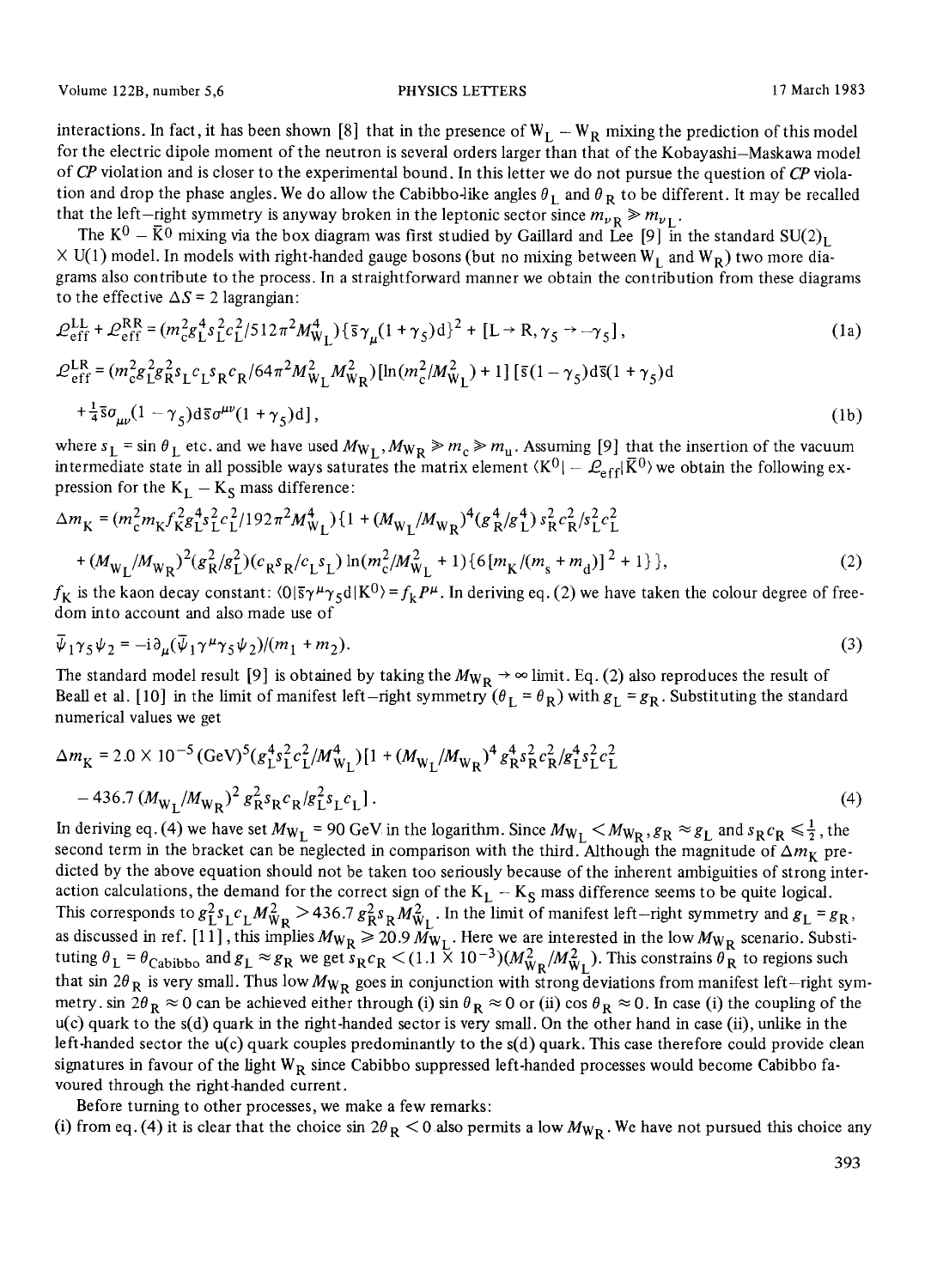further. (ii) OCD corrections to the above calculation have been estimated and found to be unimportant [10]. Also, the results do not alter significantly if the MIT Bag model is used instead of the vacuum saturation approximation to extract the matrix elements [10]. As in ref. [10] we have assumed that the t-quark contribution in the box diagrams is negligible. This is not inconsistent with the present bounds on the couplings of the t-quark to the d and s quarks. We have also dropped the contributions from graphs where the vector bosons are replaced by Higgs Scalar fields. In the absence of the t-quark the contribution of these graphs which depends on quark masses is small  $[11]$ .

It is clear that in all nonleptonic processes with amplitudes  $\alpha$  sin  $\theta_c$  cos  $\theta_c$  the results of the standard model will be reproduced in this model. For example, the asymmetry parameter in the radiative decay of hyperons [12] is found to be  $\alpha = (1 - c^2)/(1 + c^2)$  with

$$
c = (g_R / g_L)^2 (M_{W_L} / M_{W_R})^4 (\sin 2\theta_R / \sin 2\theta_L) [\ln (M_{W_L} / m_c) / \ln (M_{W_R} / m_c)].
$$
\n(5)

But  $c \approx 0$  when sin  $2\theta_R \approx 0$ . Thus the result of the standard model ( $\alpha \approx 1$ ) [12] is reproduced. It has been noted [13] that the  $\Delta S = 1$ ,  $\Delta C = 0$  piece of the weak nonleptonic hamiltonian is required by kaon and hyperon nonleptonic decays to be predominantly left-handed. Since this piece is also proportional to sin  $\theta_c$  cos  $\theta_c$  the constraints of ref. [13] are well satisfied. The enhancement of the  $\Delta I = \frac{1}{2}$  piece via QCD [14] will also be valid in this model for similar reasons.

The alternative situation of manifest left-right symmetry with a large  $M_{WR}$  will pass all the tests that we have discussed thus far. However, in the latter situation *all* right-handed weak interactions are suppressed by the ratio  $(M_{W_I}/M_{W_R})^2 \ll 1/400$ ). On the other hand, in the model with breaking of manifest left-right symmetry (sin  $2\theta_R$ )  $\approx 0$ ), the "Cabibbo favoured" processes ( $\sim \cos^2 \theta_R$  (case i) or  $\sim \sin^2 \theta_R$  [case (ii); see eqs. (6) and (7) below] will be of roughly the same strength as the ordinary left-handed weak interactions. These processes therefore provide crucial tests of the model. Consider, for example,

(a) 
$$
\mathcal{H}_{\text{eff}}^{(\Delta S = \Delta C = 0)} = (g_L^2 c_L^2 / 8M_{\text{W}_L}^2) \bar{u}\gamma_\mu (1 + \gamma_5) d\bar{d}\gamma^\mu (1 + \gamma_5) u + (L \rightarrow R, \gamma_5 \rightarrow -\gamma_5) + \text{h.c.}
$$
 (6)

This piece of the hamiltonian along with the neutral current contribution is responsible for parity violation in nuclear physics. In case (i), parity violation will be small, while in case (ii), the interaction is almost purely lefthanded. Of course, in the simplest situation studied, the photon polarisation asymmetry in thermal neutron capture (np  $\rightarrow \gamma d$ ), theory and experiment are in disagreement by several orders [15]. Thus this piece of the hamiltonian may not be of immediate importance as a test of the model.

(b) 
$$
\mathcal{H}_{eff}^{(\Delta S=-1,\Delta C=-1)} = (g_L^2 c_L^2 / 8M_{W_L}^2) \bar{u}\gamma_\mu (1+\gamma_5) d\bar{s}\gamma^\mu (1+\gamma_5)c + (L \rightarrow R, \gamma_5 \rightarrow -\gamma_5) + h.c.,
$$
 (7a)

(c) 
$$
\mathcal{H}^{(\Delta S=1, \Delta C=-1)}_{eff} = (g_{L}^{2} s_{L}^{2} / 8M_{W_{L}}^{2}) \bar{u} \gamma_{\mu} (1 + \gamma_{5}) s \bar{d} \gamma^{\mu} (1 + \gamma_{5}) c + (L \rightarrow R, \gamma_{5} \rightarrow -\gamma_{5}) + \text{h.c.}
$$
 (7b)

The above pieces of the effective hamiltonian lead to charmed particle decays. The disagreement between theory and experiment in this area is well-known [16]. We point out a few consequences of this model for this topic.

The decay of the c-quark is supposed to be an important mechanism for charmed particle decays. In the standard model, this process contributes to nonleptonic *and* semileptonic decays with a strange particle  $(S = -1)$  in the final state. In the model under consideration, the right handed currents do not contribute to the semileptonic process, thus decreasing the semileptonic branching ratio B. Recall that experimentally  $B(D^0) \approx 4\%, B(D^+) \approx 20\%$ while the standard model predicts  $B(D^0) = B(D^+) \approx 10\%$ . The L-R symmetric model prediction is thus very favourable for  $D^0$  decay. (The enhancement of  $B(D^+)$  is usually explained as due to destructive interference of two  $\overline{d}$  quarks in the final state.) In case (i) one expects  $S = -1$  particles in the final state also from r.h. interactions (c  $\rightarrow$  sud). But in case (ii) the Cabibbo favoured r.h. interactions (c  $\rightarrow$  dus) give S = +1 particles. Thus in this latter scenario, nonleptonic decays should contain roughly equal number of  $S = +1$  (r.h. interactions) and  $S = -1$  (1.h. interactions) final states while semileptonic decays should predominantly be to  $S = -1$  final states.

In the decay of the  $F^+$  meson one expects two strange particles ( $S = 0$ ) in the final state in the standard model and also in case (i). In case (ii) about equal number of final states with  $S = 2$  (r.h. interactions) and  $S = 0$  (1.h. interactions) should be seen in nonleptonic decays.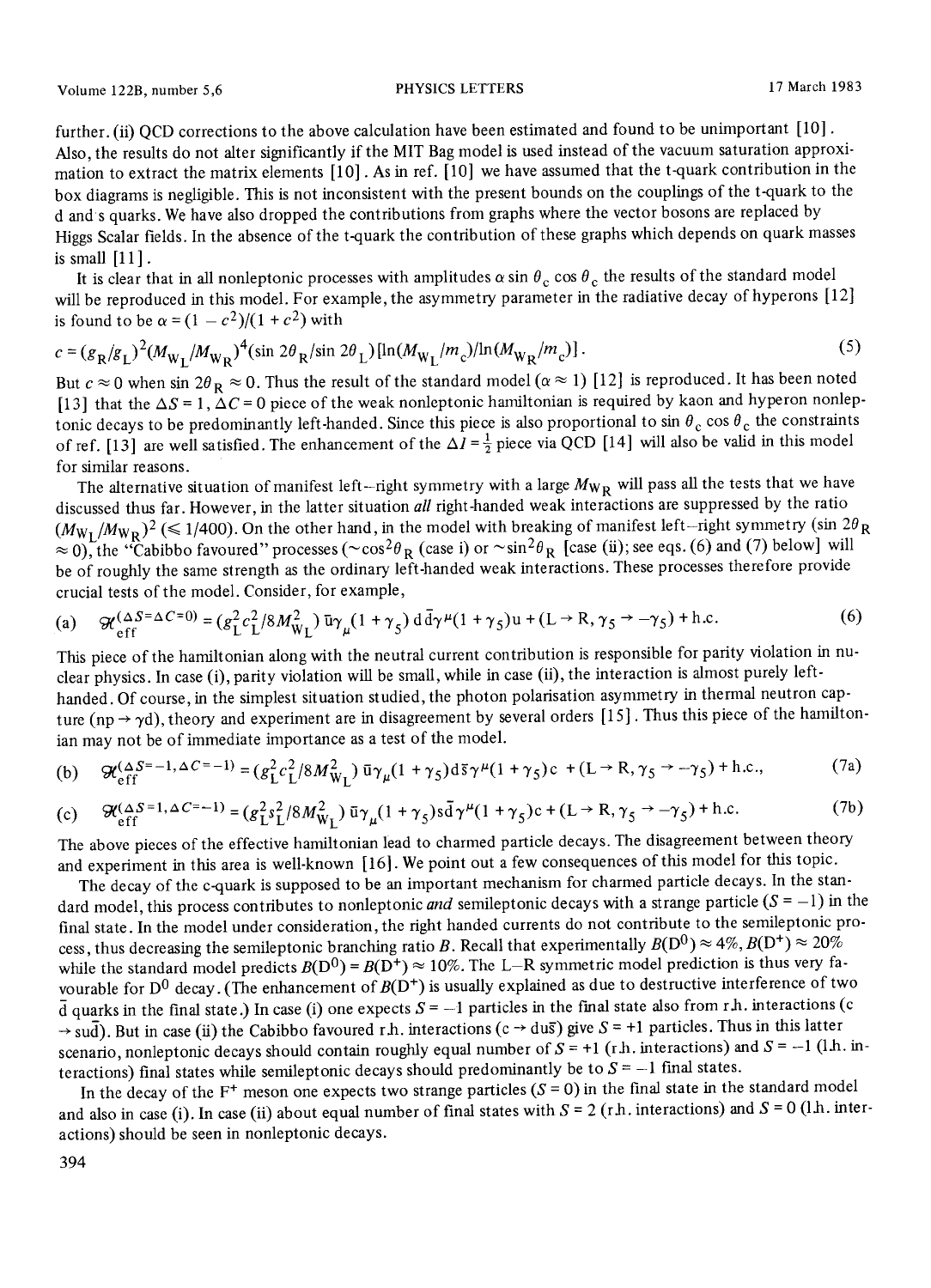The annihilation mechanism through W exchange suggested for  $D^0$  decay (c $\bar{u} \rightarrow s\bar{d}$ , gluons are not explicitly written) to explain  $\tau(D^+) > \tau(D^0)$  etc., is enhanced in case (i) and one expects to find K<sup>-</sup> and  $\bar{K}^0$  mesons in the final state. In case (ii), the annihilation mechanism gives ( $c\overline{u} \rightarrow d\overline{s}$ ) and thus one expects to see also K<sup>+</sup> and K<sup>0</sup> mesons in the final state. This could provide a clean test of the L-R symmetric model in case (ii)  $*^3$ .

The interesting process of flavour annihilation of  $F^+$  to nonstrange final states ( $c\bar{s} \to u\bar{d}$ ) is enhanced in case (i). In case (ii) this process is Cabibbo suppressed in the r.h. interactions. In the standard model the  $F^+$  flavour annihilation (unlike in the  $D^0$  case) can also lead to semileptonic decay and thus B is increased. Since the right-handed semileptonic processes are kinematically forbidden, in case  $(i)$  one expects a decrease of B from the standard model value due to the r.h. interaction.

For charmed hyperon decays there is some evidence [16] in support of the diquark decay cd  $\rightarrow$  su, which is Cabibbo favoured in the standard theory.  $cs \rightarrow su$  is Cabibbo suppressed and hence in the standard model one expects  $\tau(cus) \ge \tau(cud)$ . This result is also valid in case (i). In case (ii), cd  $\rightarrow$  su is strongly suppressed (cos<sup>2</sup> $\theta_{\rm R} \approx 0$ ) while cs  $\rightarrow$  du is Cabibbo favoured by the r.h. interactions. In this case, one expects  $\tau(cus) \approx \tau(cud)$  since one is favoured by the r.h. interaction while the other is favoured by the 1.h. interaction.

Finally, it is interesting that the L-R symmetric model is a low energy manifestation of some popular grand unifying models [18]. Thus even at the level of grand unification, this model provides an alternative to the standard model of the weak interactions.

In view of the analysis in ref. [10] and that of the present paper it appears that the  $K_I - K_S$  mass difference constraint favours either a very heavy right-handed gauge boson in a "manifestly symmetric" model ( $\theta_L = \theta_R$ ) or a model with a low right-handed mass scale and strong departure from manifest L-R symmetry  $(\theta_L \neq \theta_R)$ . It should be emphasised that both these conclusions are based on a four-quark model and are reliable to the extent that our present experimental knowledge does not flatly contradict the assumption of a negligible t-quark coupling to the light quark sector. A more complete analysis in the six-quark model is therefore desirable. At this state this analysis, however, might turn out to be inconclusive since it would involve many additional parameters, e.g.,  $m_t$ and Kobayashi-Maskawa like angles  $(\theta_{iI}$  and  $\theta_{iR}$ ,  $i = 1, 2, 3$ ), most of which are yet to be determined. If one introduces additional phenomenological inputs like dimuon production in neutrino/antineutrino-nucleon scattering, rare decay modes of K-mesons, the  $\emph{CP}$  violation parameter  $\epsilon$  and heavy quark (c and b) decays, some quantitative information may still be obtained  $*4$ . A more detailed analysis along these lines is in progress and will be discussed elsewhere.

The above conclusions are also somewhat questionable because of the use of the vacuum saturation approximation. It should, however, be noted that standard model calculations using the MIT bag [20] or the relativistic harmonic oscillator quark model [21] or SU(3) and PCAC [22] does not change the results drastically.

A.R. acknowledges partial support form U.G.C.

### *References*

- [1] J.C. Pati and A. Salam, Phys. Rev. D10 (1974) 275;
	- R.N. Mohapatra and J.C. Pati, Phys. Rev. D11 (1975) 366, 2588;
	- G. Sanjanovic and R.N. Mohapatra, Phys. Rev. D12 (1975) 1502.
- [2] For a review see, for example, R.N. M ohapatra, Max Planck Institute, Munich report No. MPI-PAE/P Th 8/81.
- [3] M. Gell-Mann, P. Ramond and R. Slansky, Rev. Mod. Phys. 50 (1978) 721;
- T. Yanagida, Proc. Workshop on the Unified theory and the baryon number in the universe (KEK, Japan, 1979).

<sup>&</sup>lt;sup>+3</sup> The total branching ratio for the Cabibbo favoured modes (in the standard model) is experimentally much smaller than anticipated [17].

<sup>&</sup>lt;sup>#4</sup> Some of these inputs have already been used to fix similar parameters in the standard model [11,19].

<sup>[4]</sup> M.A.B. Beg, R.V. Budny, R. Mohapatra and A. Sirlin, Phys. Rev. Lett. 38 (1977) 1252.